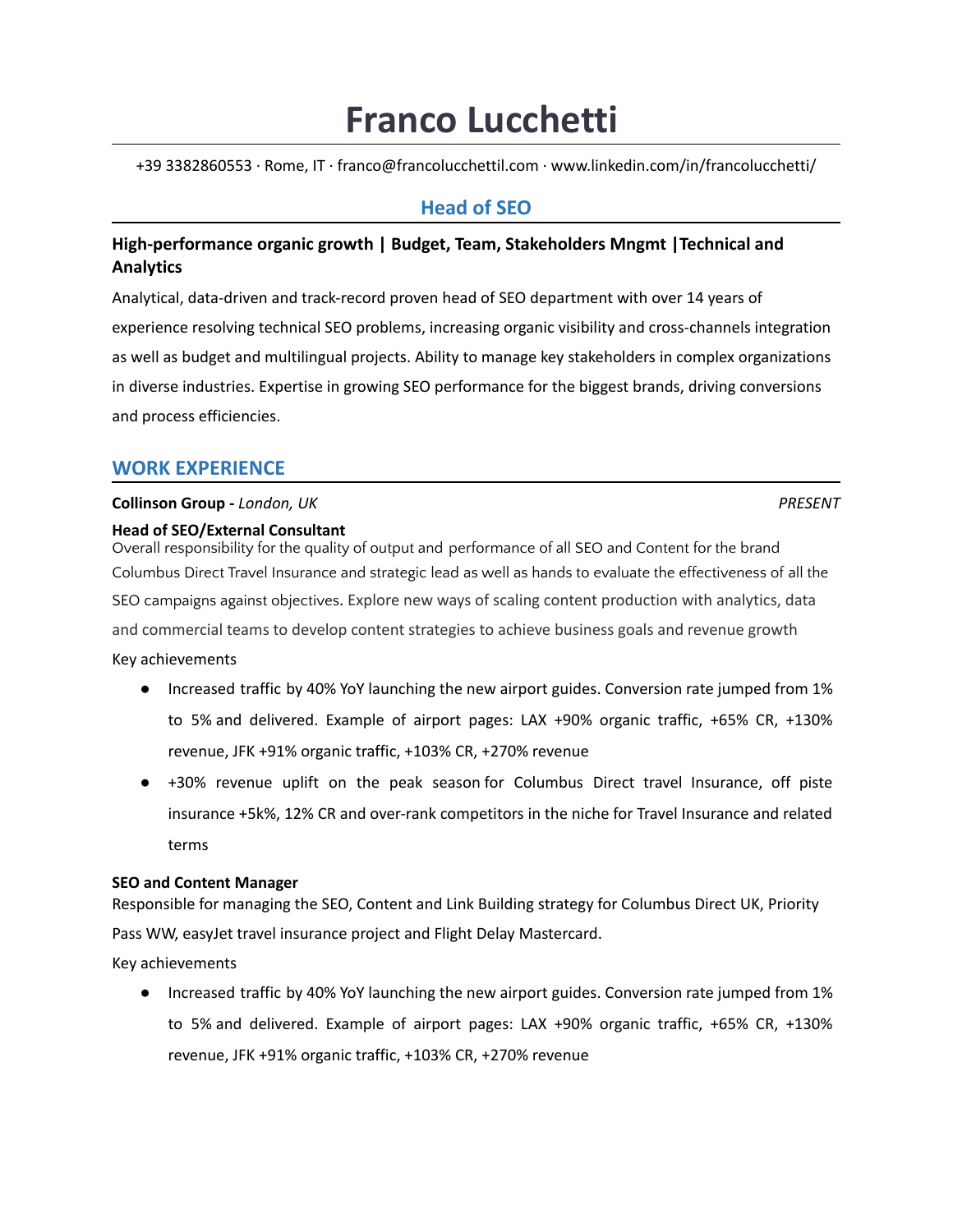#### Franco Lucchetti 07492930543

● +30% revenue uplift on the peak season for Columbus Direct travel Insurance, off piste insurance +5k%, 12% CR and over-rank competitors in the niche for Travel Insurance and related terms

#### **Mediacom** *- London, UK November 2015 - August 2017*

#### **Sr SEO Planner**

Responsible for the SEO and Content Strategy EMEA for GSK (GlaxoSmithKline) managing 25+ GSK brands

#### across South Europe

Key achievements

- +50% of organic traffic in 6 months for any brands
- Collaborated Improved ultra-competitive generic keywords for all pharmaceutical brands
- Based on the results, GSK approved the SEO campaigns for more brands and new projects

### **European Institute of Design** *- Rome, Italy November 2012 - November 2014*

### **Master's Degree Google Analytics Lecturer**

- Fundamental of Google Analytics
- Google Analytics Advanced web metrics implementation

# **Ad Maiora** *- Rome, Italy November 2011 - October 2015*

.

# **SEO Manager & data analyst**

Responsible for the SEO projects for many leading brands among which Fincantieri (4<sup>th</sup> largest shipbuilder in the world) ENI (one of the seven Supermajor oil companies in the world) Key achievements

- Successfully managed +40 brands
- $\bullet$  + 300% traffic increase in 12 months for Luxury brands which lead to  $\sim$ +1M revenue
- Improved ultra-competitive generic and long tail keywords for all the brands

# **PROFESSIONAL SKILLS**

- SEO process management and budgeting
- SEO Agency management
- PPC
- Cross Channels Strategy
- Technical SEO and Auditing (Desktop, Mobile Accessibility, Performance, Web App)
- Content Strategy/SEO Roadmap
- Dynamic optimization rules in PHP and other programming languages
- SEO and Cybersecurity
- CRO ROI